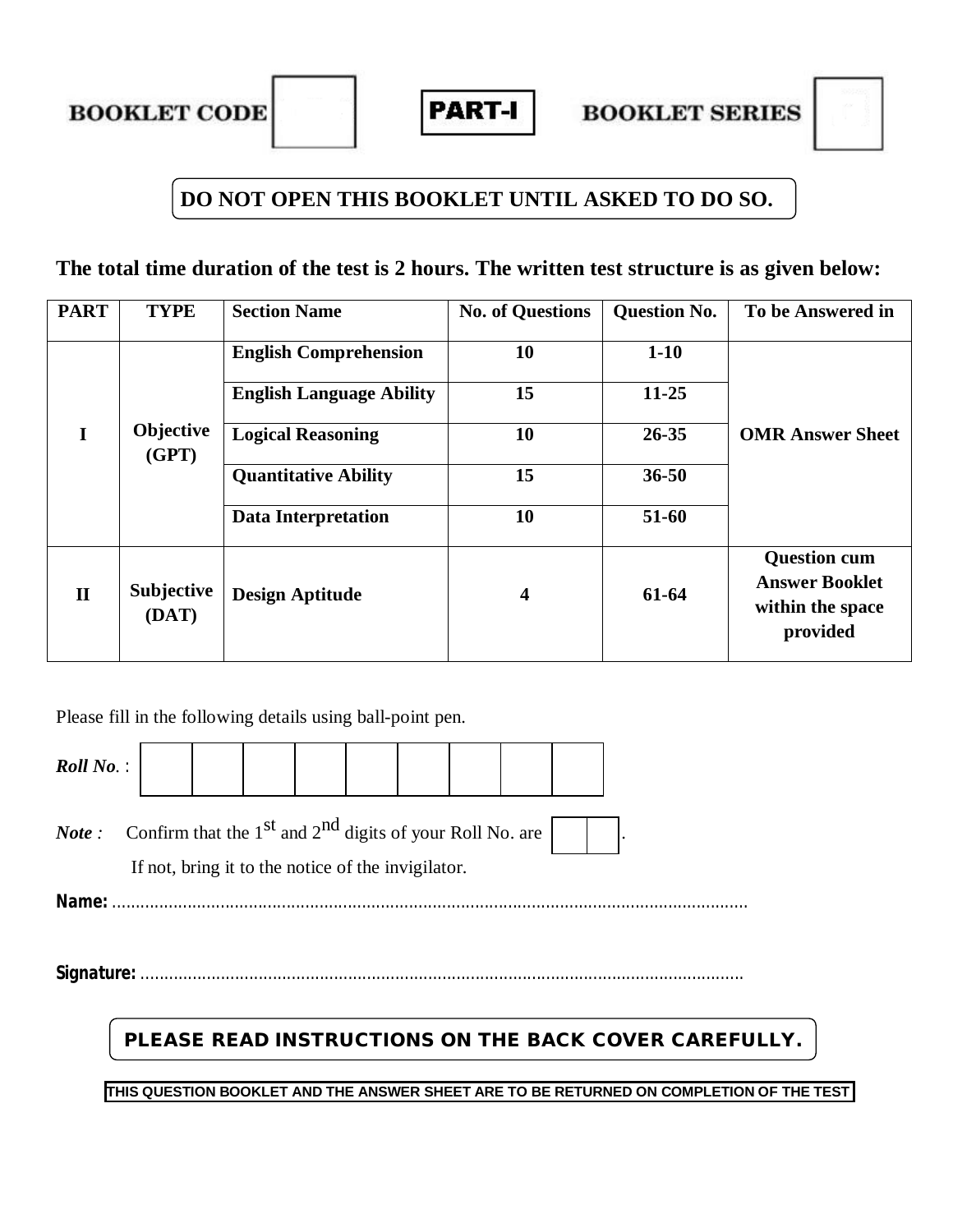## **SAMPLE QUESTIONS – INDICATIVE ONLY**

#### PASSAGE‐A

A leading Indian industrialist in a recent article on ways to strengthen India's economy has drawn attention to the problems of inflation and industrial sickness among other things. One of the main reasons for industrial sickness in our country has been the fact that business and industrial managers have not been able to look beyond the immediate future. They have been too preoccupied with their attempts to report favorable results for the current year's higher profits and larger dividends to the share-holders. The planning horizon has hardly ever exceeded five years. Investments have been inadequate for new planes and towards diversification and expansions/modernization and assets creation has seriously lagged behind. In business, growth is needed for survival; one has to grow if one does not want to be wiped out. This is particularly true today with liberalization of imports and increasing competition. Moreover growth and higher productivity create employment and higher employment creates larger markets both for industrial and consumer products. It was Henry Ford who brought home the need for the creation of a larger and a more stable middle class, that is, a larger number of people who can afford more and more of goods and services. Even after more than forty years of independence our industrialists have not been able to shed the petty shopkeeper's mentality and our highly educated management has tagged along merrily and without concern.

- 1. The leading industrialist attributes industrial sickness mainly to
	- (a) lack of foresight among managers.
	- (b) Preoccupation of managers with matters unrelated to business.
	- (c) Higher profits and larger dividends to shareholders.
	- (d) Inflation and other economic problems.
- 2. According to the passage growth and increasing productivity lead to
	- (a) Employment and thus provide an outlet to industrial and consumer products.
	- (b) Imposition of restrictions on imports.
	- (c) Encouragement to export of excess consumer goods.
	- (d) Disproportionate surplus of commodities.
- 3. According to the passage, the new gains pursued by managers are at the cost of
	- (a) Liberalization of imports and increasing competition.
	- (b) Availability of markets and industrial and consumer products.
	- (c) Inflation and industrial sickness.
	- (d) Diversification, modernization and asset creation.
- 4. Which of the following shortcoming of Indian industrialists has been highlighted by the author of the passage?
	- (a) They invest unreasonable high amount on diversification and expansion.
	- (b) They are more concerned for immediate net gains than for developmental activities.
	- (c) They are reluctant to maintain the shopkeeper mentality.
	- (d) They are less concerned for the payment of dividends to shareholders.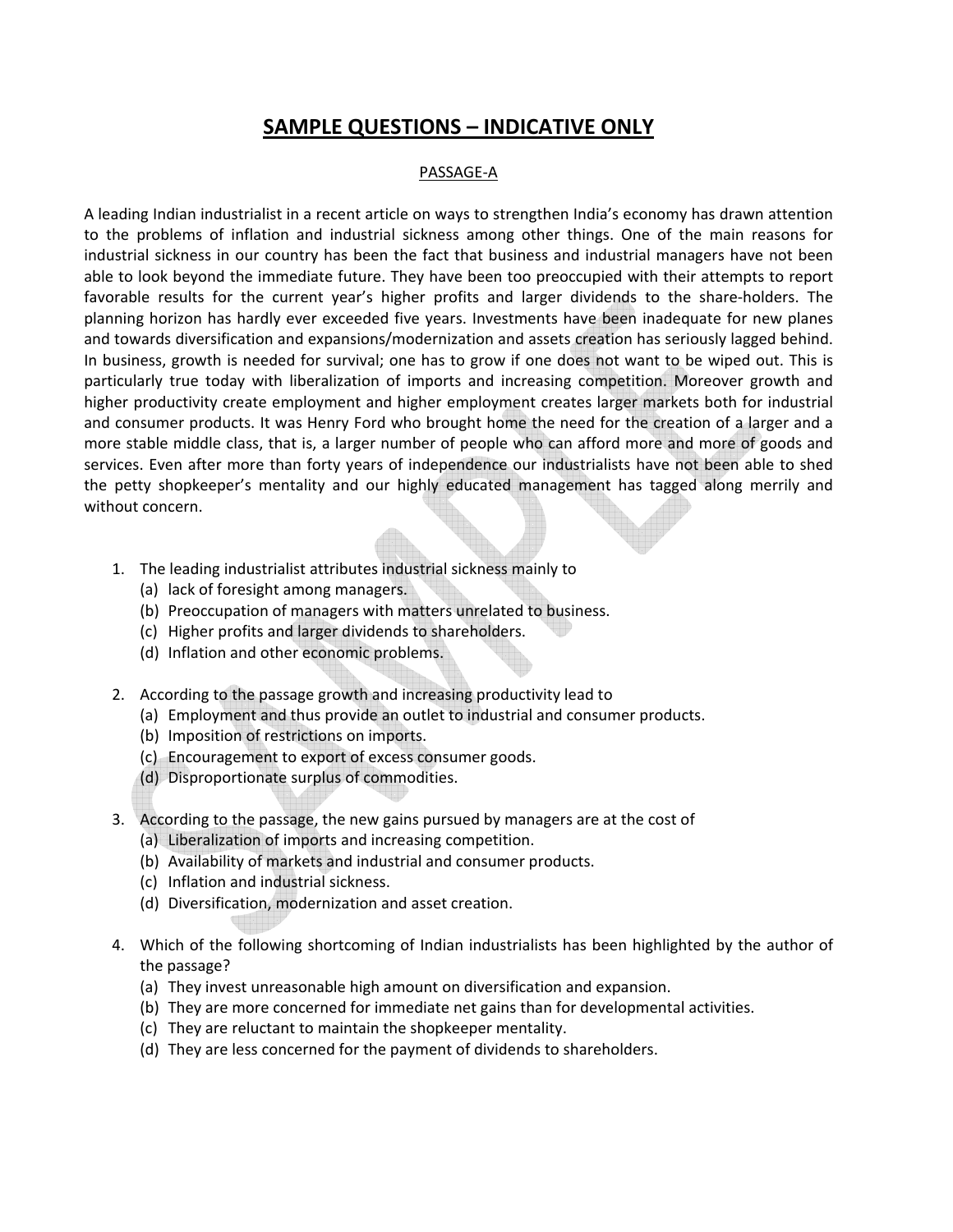|                  |  |  |  | 5. In order to improve the condition of Indian industries, the industrialists should do all of the |  |  |  |
|------------------|--|--|--|----------------------------------------------------------------------------------------------------|--|--|--|
| following except |  |  |  |                                                                                                    |  |  |  |

- (a) Adopting strategies for diversification and modernization.
- (b) Resorting to long‐term planning for industrial growth and expansion in diverse fields.
- (c) Encouraging competition from industrialists within the country and from aboard.
- (d) Striving to earn long term profits.
- 6. By how much is two third of 57 more than one third of 90? (a) 8 (b) 38 (c) 30 (d) 28 7. A can do a piece of work in 30 days while B alone can do it in 40 days. In how many days can A and B working together do it? (a)  $17 \frac{1}{7}$  (b)  $27 \frac{1}{7}$  (c)  $42 \frac{3}{4}$  (d) 70 8. If  $a/3=b/4=c/7$ , then  $a+b+c$  is equal to : C (a) 7 (b) 2 (c)  $1/2$  (d)  $1/7$ 9. 63% of 3 4/7 is: (a) 2.25 (b) 2.40 (c) 2.50 (d) 2.75 10. A wheel rotates 10 times every minute and move 20 cm during each rotation. How many cms does the wheel move in 1 hour? (a) 2000 (b) 600 (c) 1200 (d) 12000 11. Find the next number in the following series: 2, 3, 5, 9, 17‐‐‐‐‐‐‐‐ (a) 33 (b) 34 (C) 35 (d) 36 12. In the following question, a related pair of words is given in CAPITAL letters followed by four lettered pair of words. Select the pair that best expresses a relationship similar to that expressed in
	- the original pair.
	- THIRST : PARCH
	- (a) Fever : flush
	- (b) Water : sink
	- (c) Hunger : strangle
	- (d) Laughter : appease
- 13. In the following question, choose the appropriate alternative to fill in the blanks:

She may not come, but we'll get ready in case she

(a) Will  $\qquad$  (b) is  $\qquad$  (c) may  $\qquad$  (d) does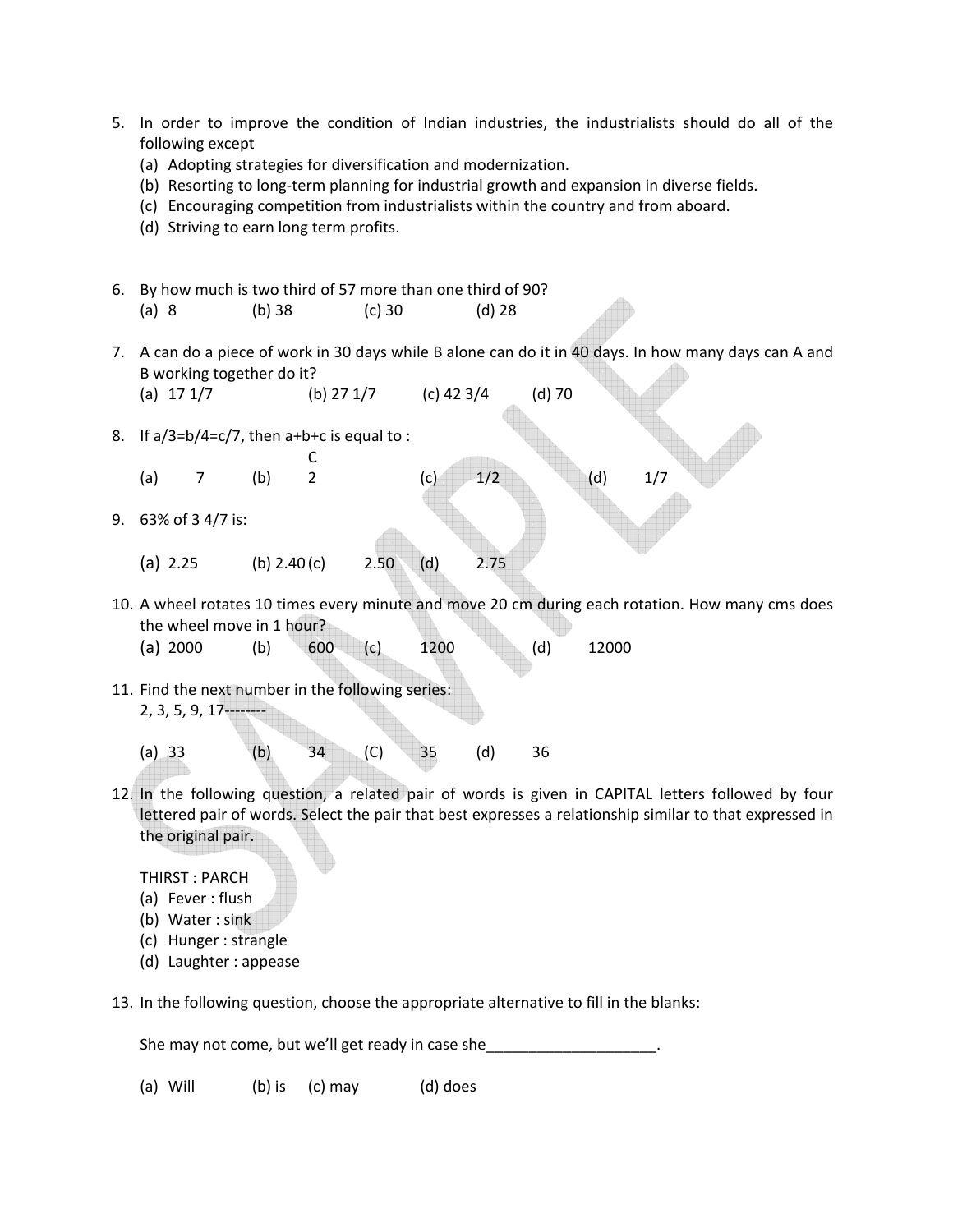In the questions  $(14 - 18)$ , identify the word which is spelt wrongly:

| 14. (a) supercilius | (b) parliament  | (c) benefactor | (d) testament     |
|---------------------|-----------------|----------------|-------------------|
| 15. (a) elaborate   | (b) thoroghness | (c) therapy    | (d) instability   |
| 16. (a) situation   | (b) manifest    | (c) committee  | (d) pituitery     |
| 17. (a) twelth      | (b) programmed  | (c) cunning    | (d) embarrassment |
| 18. (a) carer       | (b) trumpery    | (c) scientific | (d) sonorous      |

- 19. Four-fifth of a certain number is 64. Half of that number is:
	- (a)  $16$  (b) 32 (c) 40 (d) 80
- 20. The perimeter of a rectangular filed is 480 meters and the ratio between the length and breadth is 5:3. The area of the field is:
	- (a) 7200 m2 (b) 1500 m2 (c) 13500 m2 (d) 54000 m2
- 21. 31/10X3/10+7/5‐20 is equal to:
	- (a) 0 (b) 1 (c) 100 (d) 107/200
- 22. A car takes 6 hours to cover a journey at a speed of 45kmph. At what speed must it travel in order to complete the journey in hors?
	- (a) 55km/hr (b) 54 km/hr (c) 53 km/hr (d) 52 km/hr

For answering questions 23 to 27, read the following information:

There are four tellers‐A, B, C and D‐working at a bank, which is open from Monday through Friday. Each teller works according to the following rules:

On Mondays, only A or B works.

On Tuesday, B works alone or with one of the other tellers, but not A. On Wednesdays, C works alone or with one of the other tellers. On Thursday, two tellers work together, but B is not one of them. On Fridays, three tellers work together.

- 23. B must work on which of the following days?
	- (a) Monday (b) Tuesday (c) Wednesday (d) Thursday

24. If only B and D are working on a certain day, which day must it be?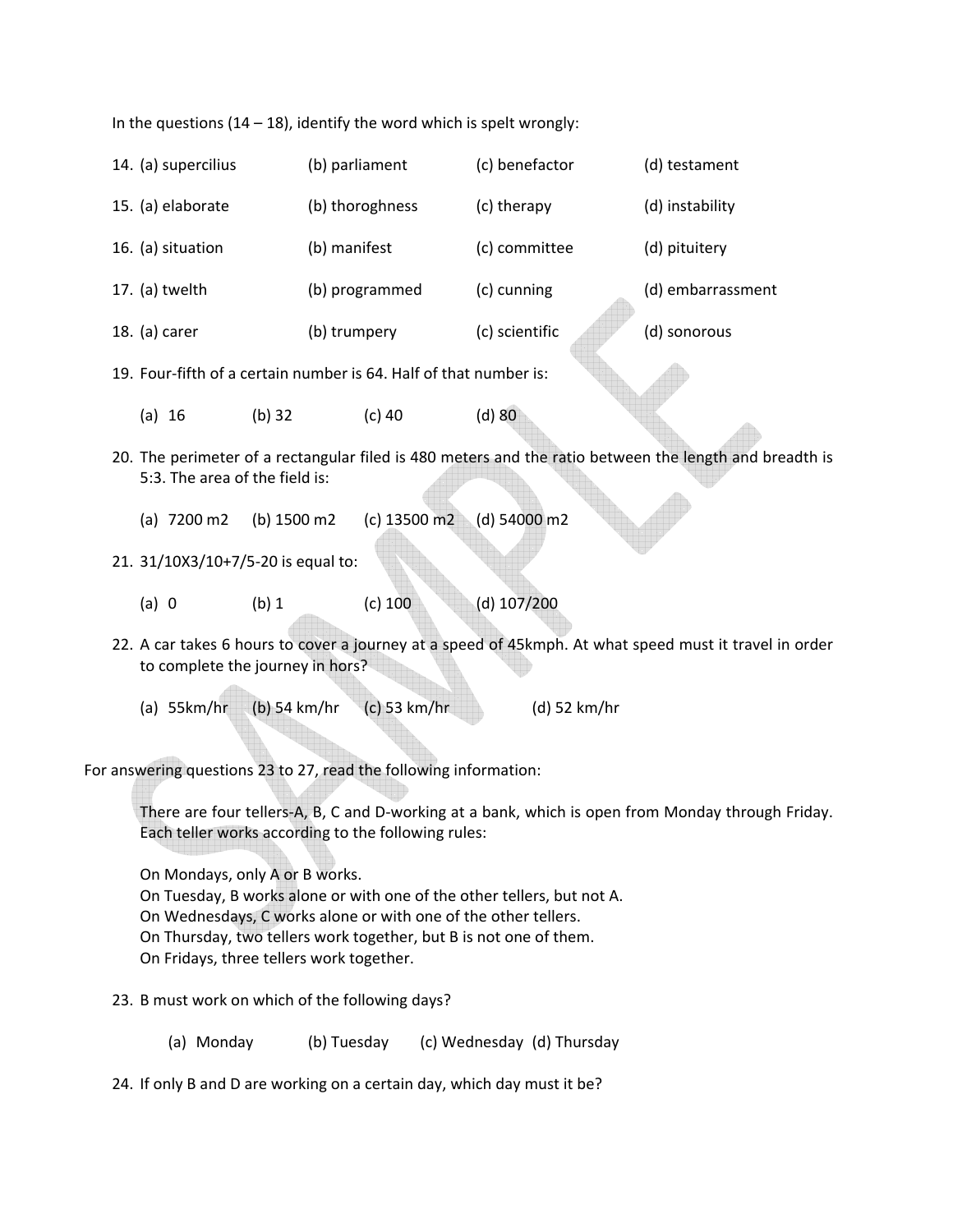(a) Monday (b) Tuesday (c) Wednesday (d) Thursday

25. If only one teller is working on a particular day, which of the following must be true?

- (a) The day is Monday or Tuesday
- (b) The day is Monday, Tuesday or Wednesday
- (c) The day is Tuesday, Wednesday or Thursday
- (d) The day is Tuesday, Thursday or Friday
- 26. If we know that D is working on a particular day but don't know whether anyone else is working on that day, it could be all of the following EXCEPT
	- (b) Monday (b) Tuesday (c) Wednesday (d) Friday
- 27. If two tellers are working on a particular day, and neither of them is C, which of the following must be true?
	- (a) It is Monday or Tuesday
	- (b) It is Tuesday or Wednesday
	- (c) It is Tuesday or Thursday
	- (d) It is Wednesday or Friday
- 28. Madhuri had 85 currency notes in all, some of which are of Rs. 100 denomination and the remaining of Rs. 50 denomination. The total amount of all these currency notes was Rs. 5000. How much amount (in Rs) did she have in the denomination of Rs. 50?

| (a) 3500                                                 | (b) 70    | $(c)$ 1500 | (d) None of these |
|----------------------------------------------------------|-----------|------------|-------------------|
| 29. The value of $(9^2 \times 18^4)$ -3 <sup>16</sup> is |           |            |                   |
| (a) $2/3$                                                | (b) $4/9$ | (c) 16/81  | (d) $32/243$      |

30. By selling an article for Rs.19.50, a dealer makes a profit of 30%. By how much should he increase his selling price so as to make a profit of 40% ?

(a) Rs.1.50 (b) Rs.1.75 (c) Rs.2 (d) Rs.3

<u>di ind</u>

- 31. In a library, 20% books are in Hindi, 50% of the remaining are in English and the remaining 9000 are in various other languages? What is the total number of books in English?
	- (a) 4000 (b) 3000 (c) 2250 (d) none of these
- 32. If 2x+4‐2x+2=3, then x is equal to:
	- (a) 0 (b) 2 (c)  $-1$  (d)  $-2$
- 33. If  $(64)^2$ - $(3)^2$  = 20 z, the value of z is: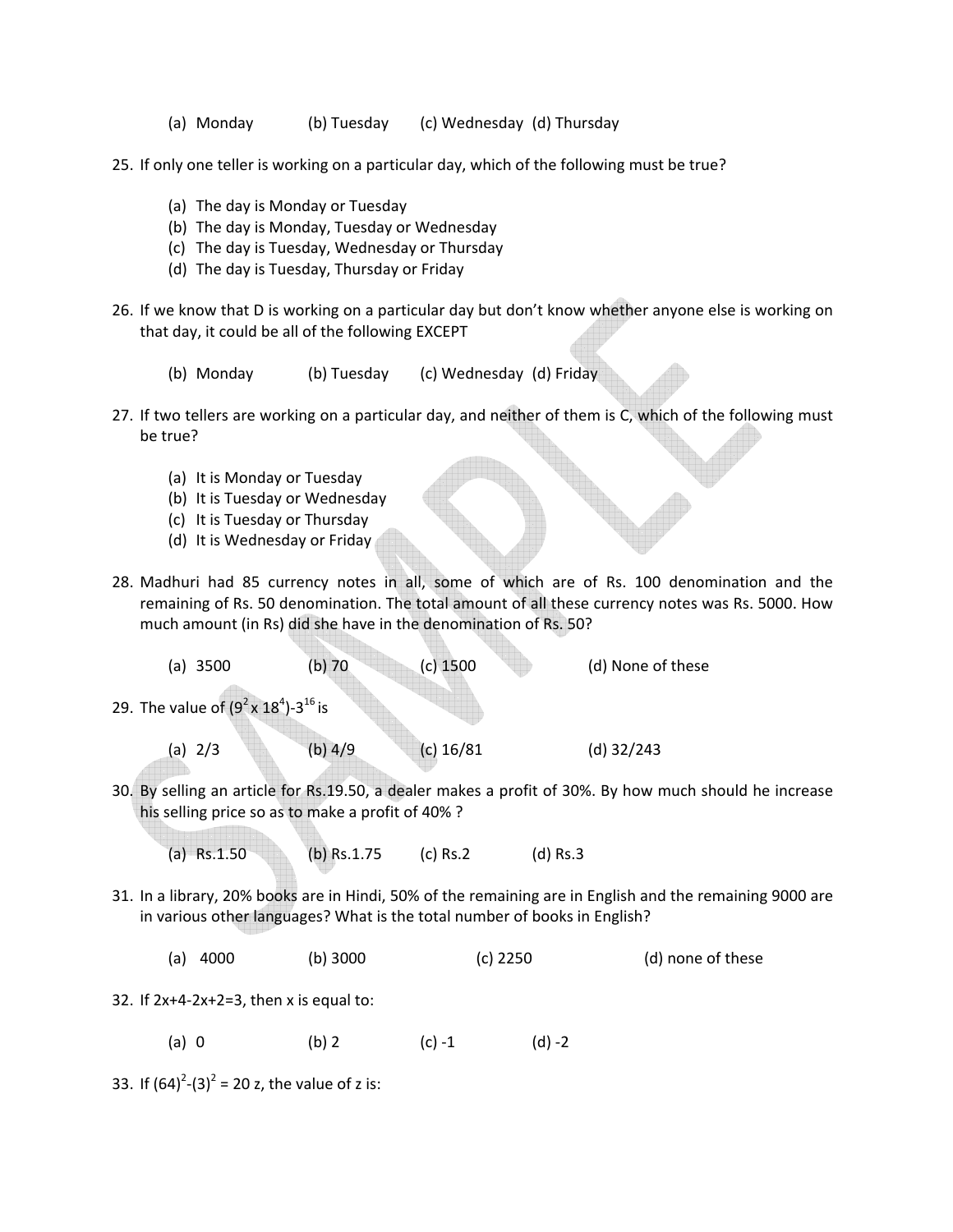- (a) 70 (b) 180 (c) 120 (d) none of these
- 34. The ratio of Vimal's age amd Aruna's age is 3:5 and the sum of their ages is 80 years. The ration of their ages after 10 years will be:
	- (a)  $2:3$  (b)  $1:2$  (c)  $3:2$  (d)  $3:5$
- 35. A, B and C invest Rs. 20000, Rs. 30000 and Rs. 40000 respectively in a business. After one year, A withdrew his money but B and C continued for one more year. If the net profit after 2 years is Rs. 32000, then A's share in the profit is:
	- (a) Rs. 4000 (b) Rs. 6000 (c) Rs. 8000 (d) Rs. 10000
- 36. The length of rectangle is twice its breath. If its length is decreased by 5 cm and breadth is increased by 5 cm, the area of the rectangle is increased by 75 sq. cm. The length of the rectangle is:
	- (a) 20 cm (b) 30 cm (c) 40 cm (d) 50 cm

For Questions 37 – 39, read the information given in the below pie charts carefully and answer the questions.

#### **DISTRUBUTION OF TOTAL INCOME FOR HARRYS FAMILY DURING YEARS 2011 AND 2012**

Total Income in 2011: Rs. 50,000/‐ Total Income in 2012: Rs. 75,000/‐



37. What was the total amount of money that the Harrys family spent on food in 2011? (a) Rs. 9,500 (b) Rs. 10,000 (c) Rs. 14,250 (d) Rs. 15,750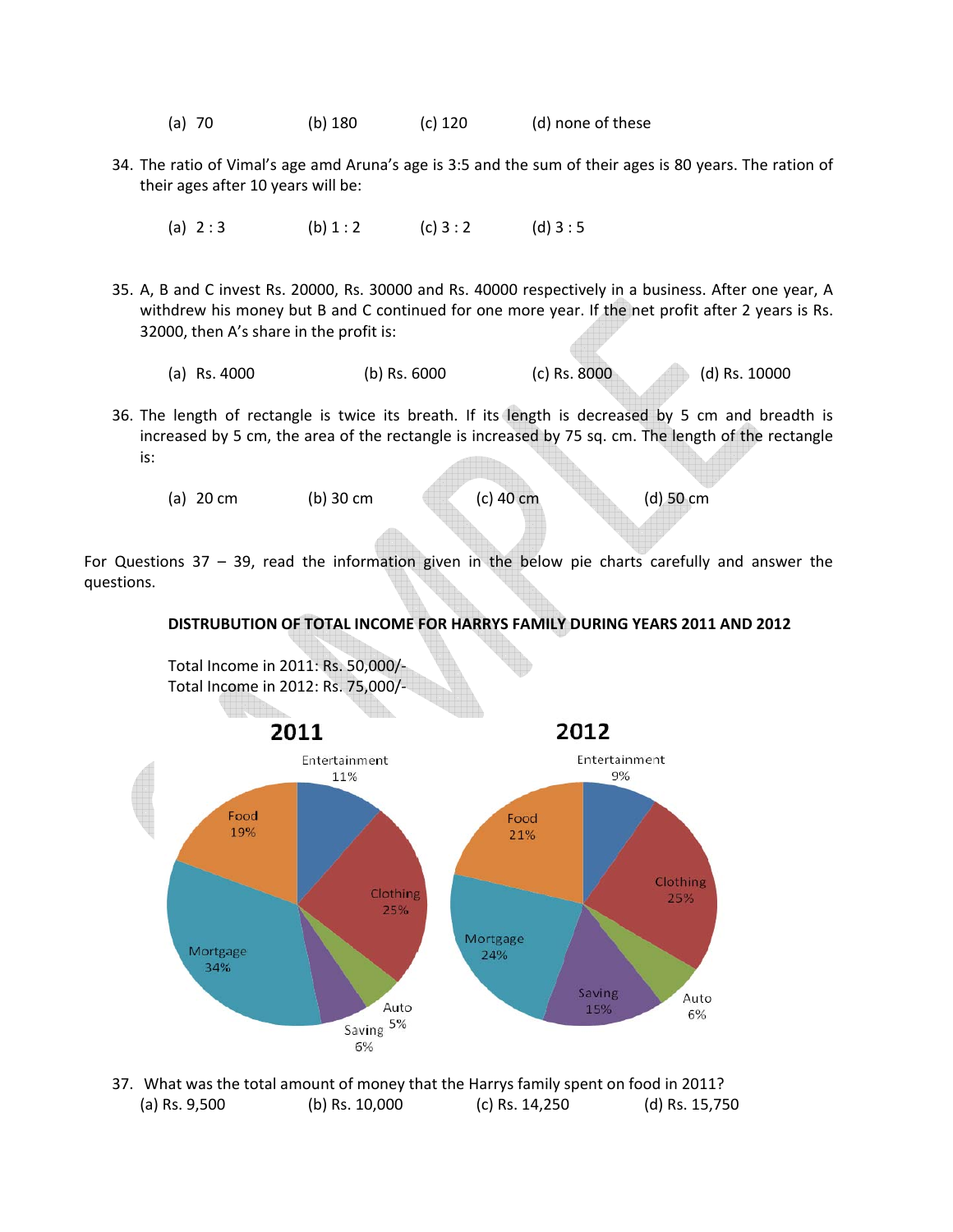38. For which of the following categories did the Harrys family spend more money in 2012 than they spent in 2011?

I. Auto II. Clothing III. Mortgage (a) I only  $($  (b) II only  $($  (c) I and III only  $($  d) I, II, and III 39. By what percent did the amount of money that the Harrys' family spent in the Auto category increase from 2011 to 2012? (a) 1% (b) 20% (c) 55% (d) 80%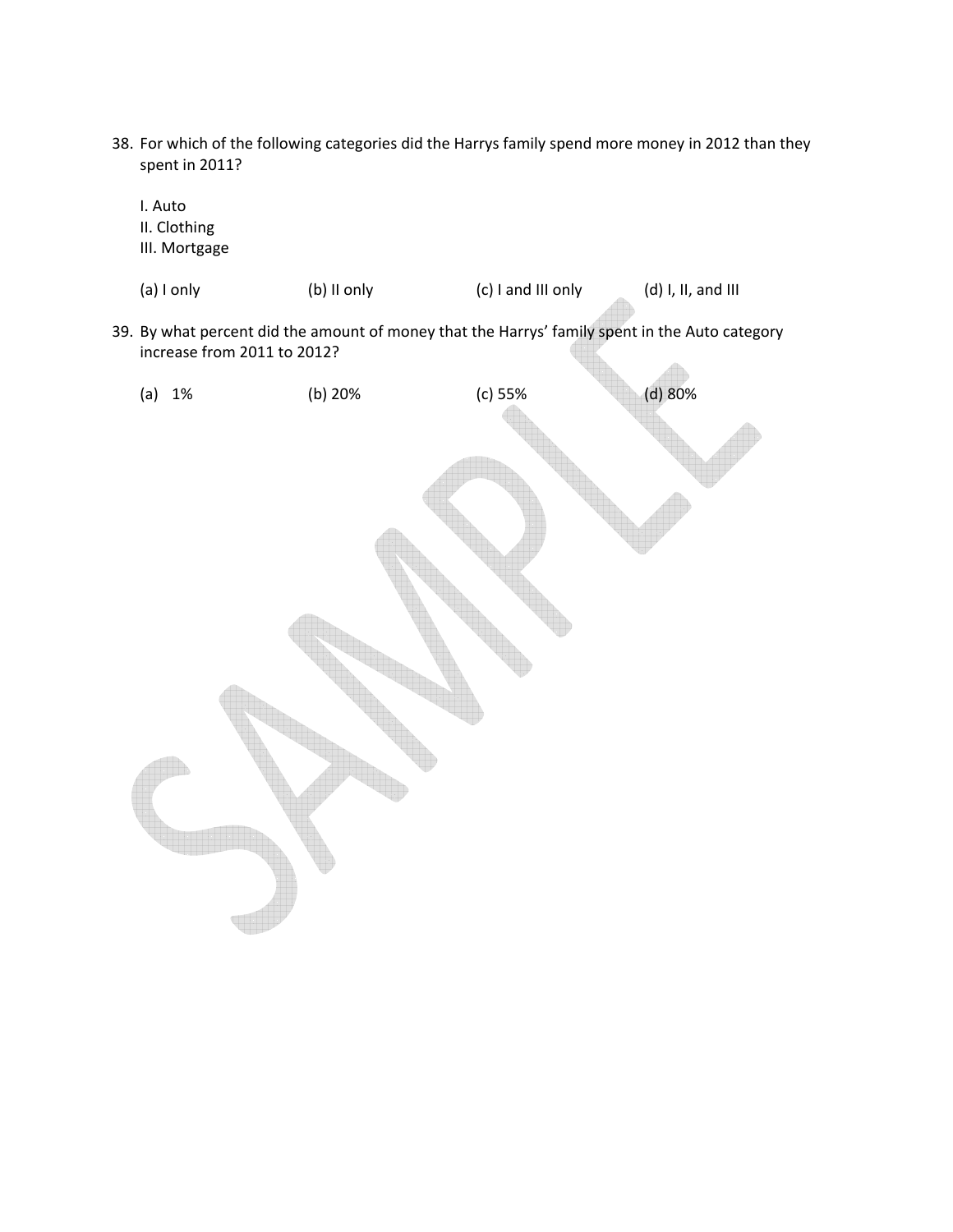#### **SAMPLE DESIGN APTITUDE TEST (DAT) PAPER – INDICATIVE ONLY**

Question 1: Delhi Tourism would like to modernize their uniforms for the staff at the information desk. Keeping in mind "Representation of Delhi" design a uniform for the female staff, combining Indian styles with a modern outlook.

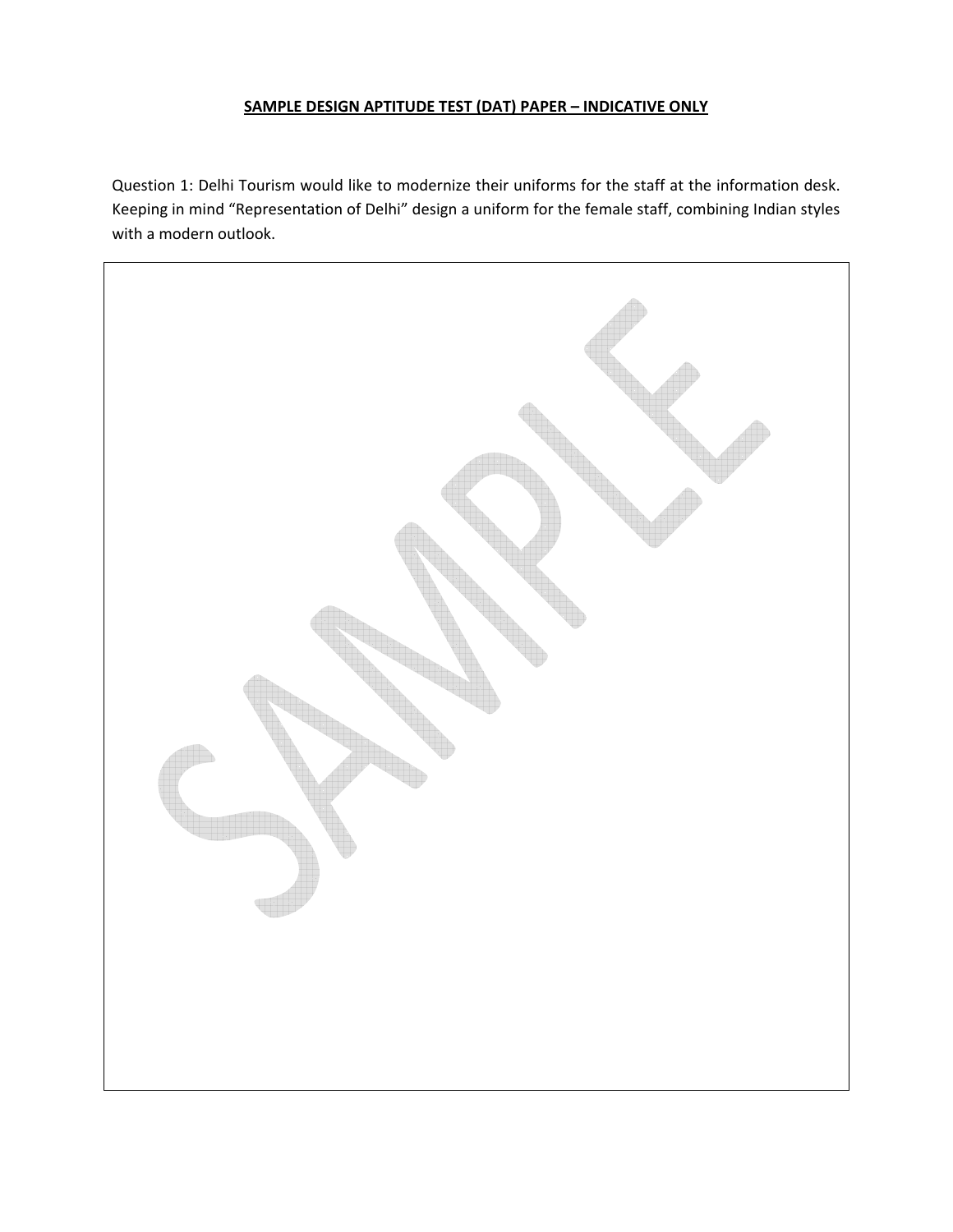Question 2: Represent any one of the following themes in colours, using colour pencil/crayons only.

- a) Aspiration
- b) Ego
- c) Promise of a new day
- d) Sensuality

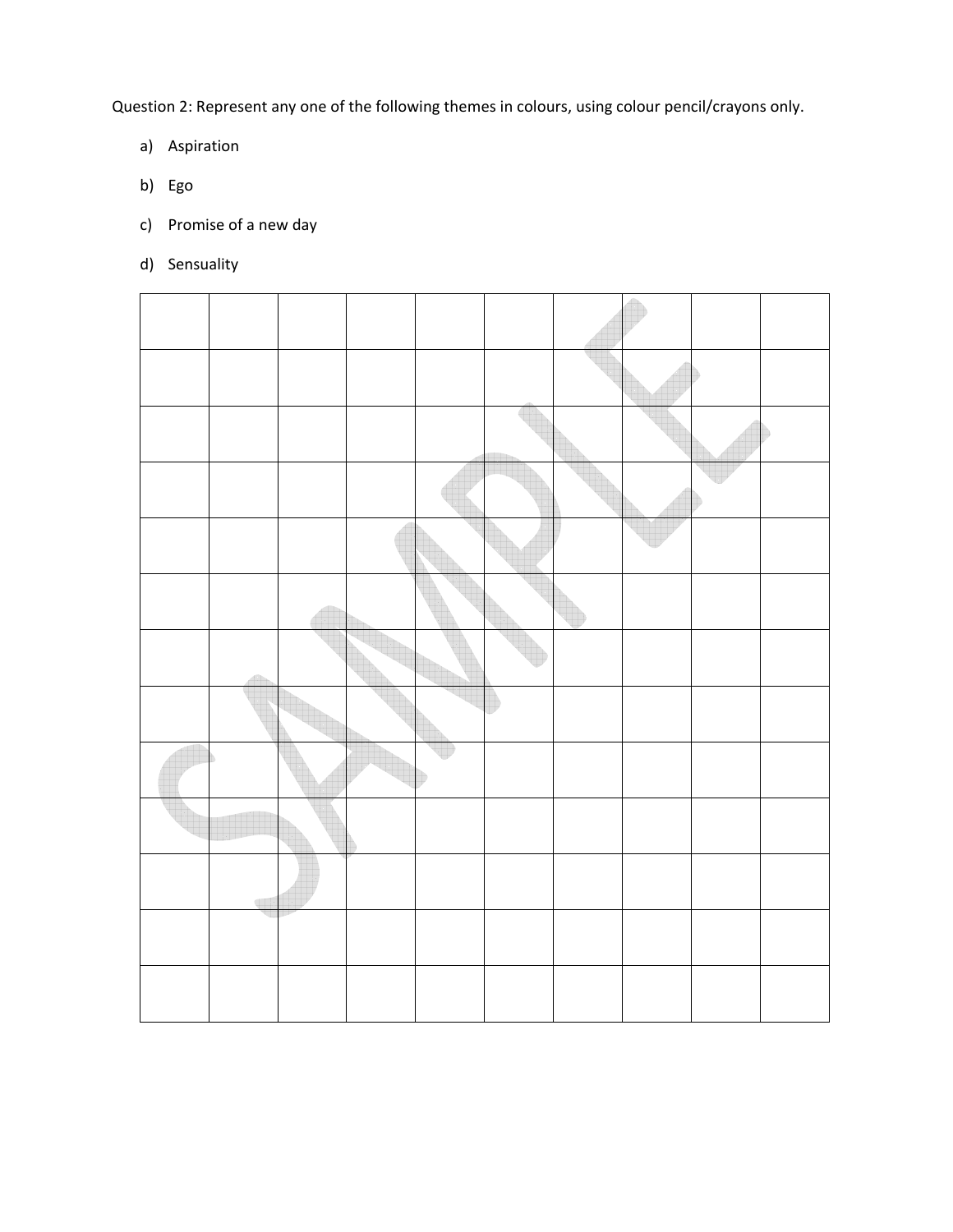Question 3: Imagine India in 3010 AD, using the following word create a scenario depicting life at that point of time

- a) Communication
- b) Transportation
- c) Clubbing
- d) Emotion

OR

Observe, compose and draw in pencil any specific area from your immediate surrounding which you can see from where you are sitting.

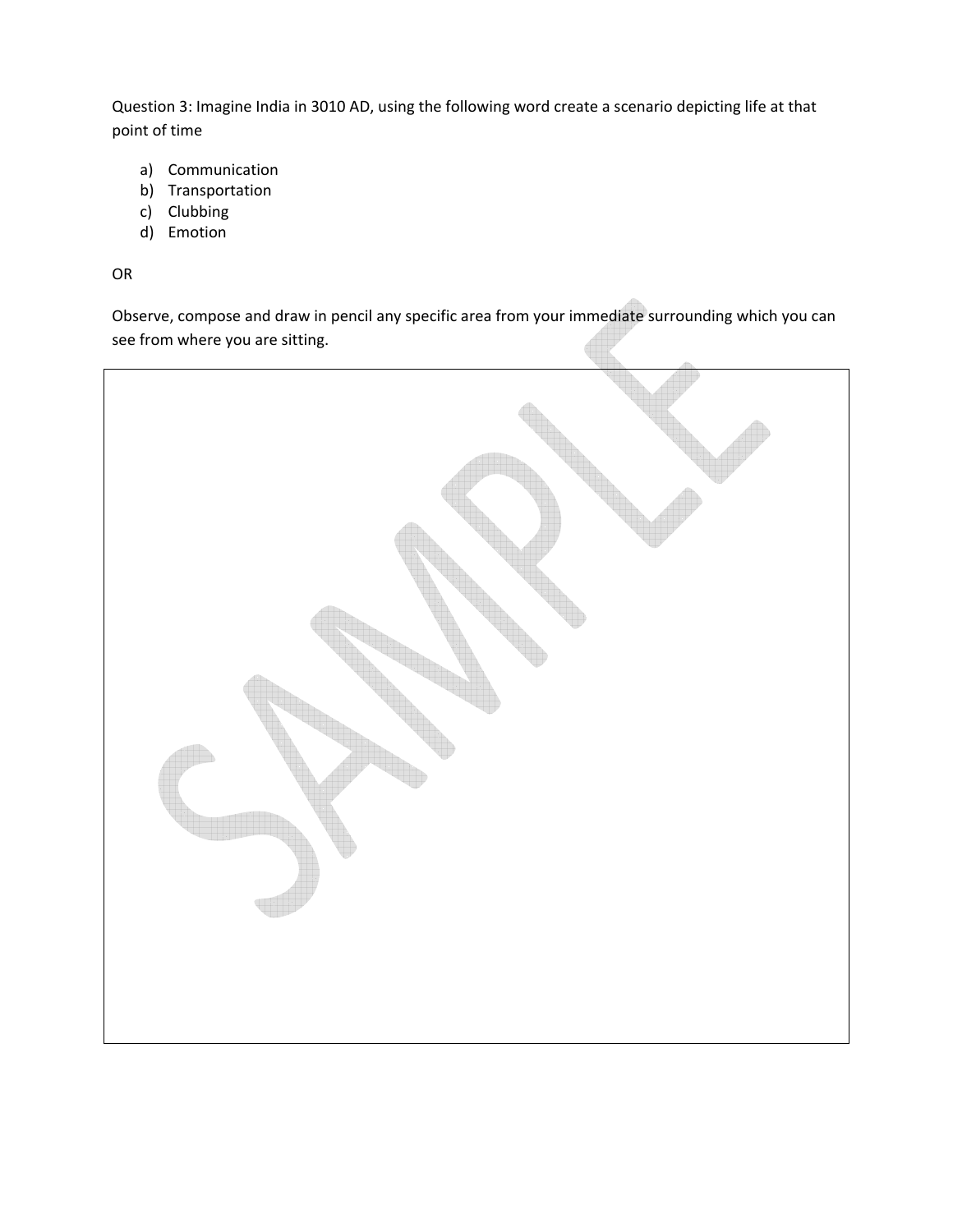Question 4: There is an accident victim lying on the roadside while you are getting late for a very important meeting.

- a. What would you do ? Write below in few sentences.
- b. Create a slogan with a social message based on your action in this situation make it to the poster. e.g. If you walk away, you may do so because "TIME IS PRECIOUS'.

OR

Suddenly all the trees on earth turn blue.

- a. What would you do? Write below in few sentences.
- b. Create a slogan with a social message based on your action in this situation.

| а. |  |
|----|--|
|    |  |
|    |  |
|    |  |
|    |  |
|    |  |
| b. |  |
|    |  |
|    |  |
|    |  |
|    |  |
|    |  |